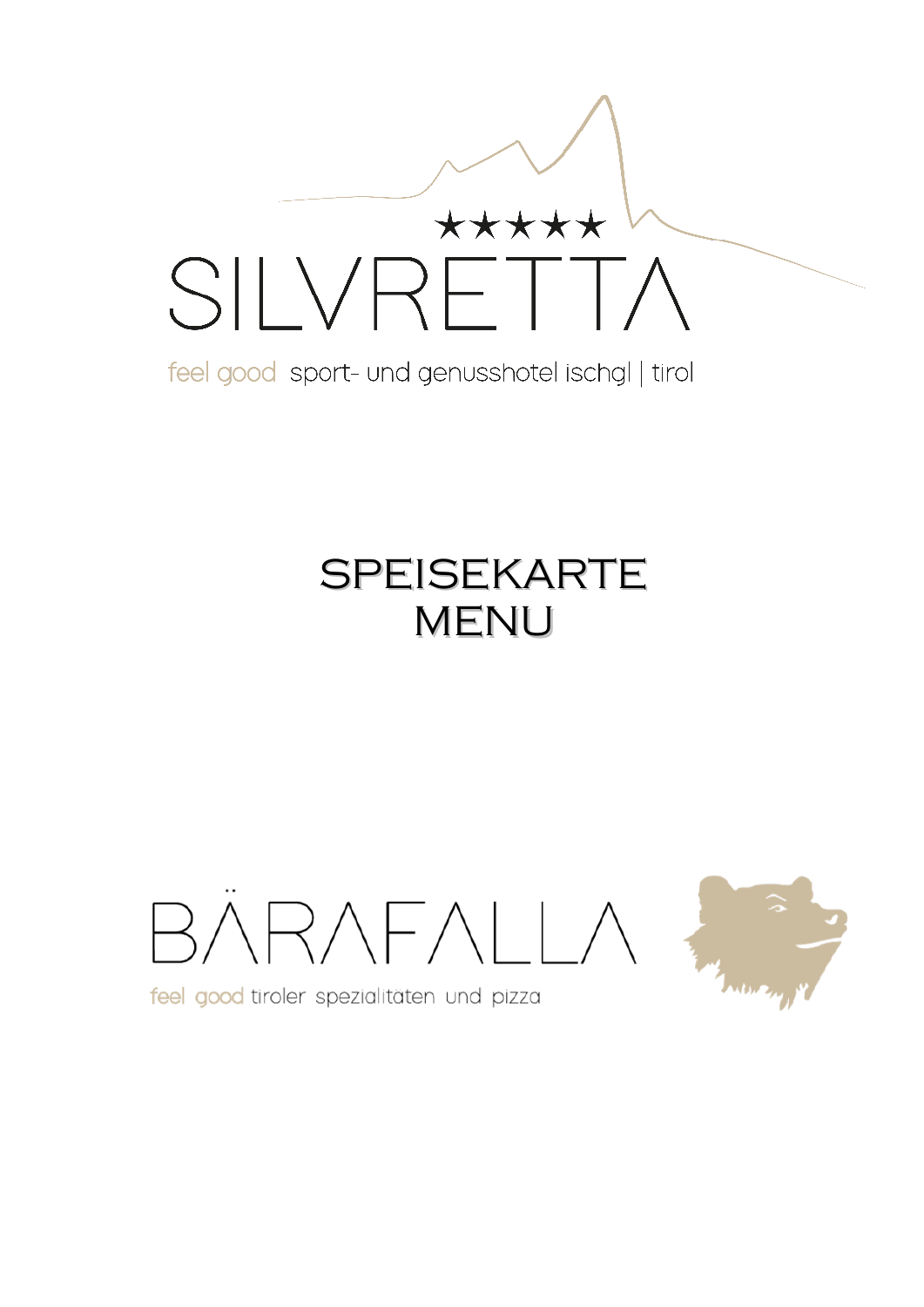### Liebe Gäste!

Da unsere Speisen frisch zubereitet werden, bitten wir um Verständnis, dass Gerichte aus unserer Restaurantküche sowie die Pizzen aus dem Ofen nicht immer zeitgleich serviert werden können.

Unser geschultes Servicepersonal informiert Sie gerne über Allergene Zutaten in unseren Gerichten.

### DEAR GUESTS!

PLEASE NOTICE THAT THE DISHES FROM OUR restaurant kitchen and from Pizza place couldn´t be always served on the same time.

Our trained service staff can advise you on allergenic ingredients in our dishes.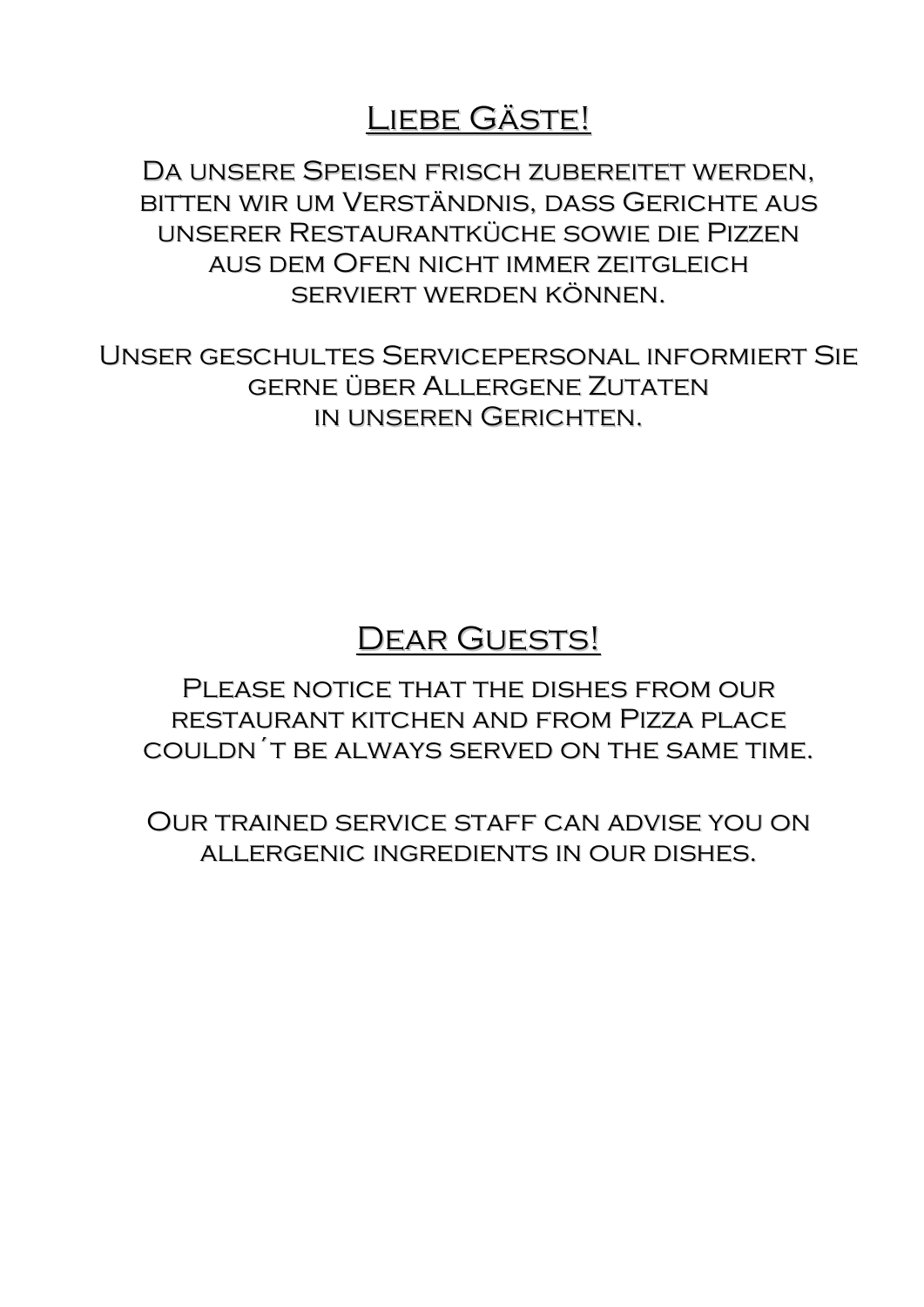## Kalte Vorspeisen cold appetizers

| <b>BAUERNBROT MIT GRAMMELSCHMALZ</b><br>BREAD WITH LARD OF CRACKLINGS                                                                                                    | $\epsilon$ 7.50 |
|--------------------------------------------------------------------------------------------------------------------------------------------------------------------------|-----------------|
| Büffel Mozzarella-Tomate — Basilikum<br>MARINIERT MIT OLIVENÖL UND BALSAMICO ESSIG<br>BUFFOLO MOZZARELLA CHEESE - BASIL<br>MARINATED WITH OLIVE OIL AND BALSAMIC VINEGAR | €14.50          |
| RÄUCHERLACHS NACH ART DES HAUSES                                                                                                                                         | €15.50          |

| RAUCHERLACHS NACH ART DES HAUSES | E15,50 |
|----------------------------------|--------|
| SMOKED SALMON                    |        |

# Nona`s Suppakessl | soups

| <b>GULASCHSUPPE</b><br><b>GOULASH SOUP</b>                                                                      | € 7,80 |
|-----------------------------------------------------------------------------------------------------------------|--------|
| <b>TOMATENSUPPA MIT SAHNEHAUBE</b><br>TOMATO SOUP WITH WHIPPED CREAM                                            | € 6,50 |
| <b>KAS- ODER SPECKKNÖDELSUPPA</b><br>CLEAR SOUP WITH CHEESE- OR BACON DUMPLING                                  | € 6,50 |
| <b>LEBERKNÖDELSUPPA</b><br>CLEAR SOUP WITH LIVER DUMPLING                                                       | € 6,50 |
| <b>KNOBLAUCHCREMESUPPA</b><br><b>MIT GERÖSTETEN BROTWÜRFELN</b><br><b>CREAM OF GARLIC SOUP</b><br>WITH CROUTONS | € 6,50 |
| <b>PORTION BROT   BREAD</b>                                                                                     | € 2,00 |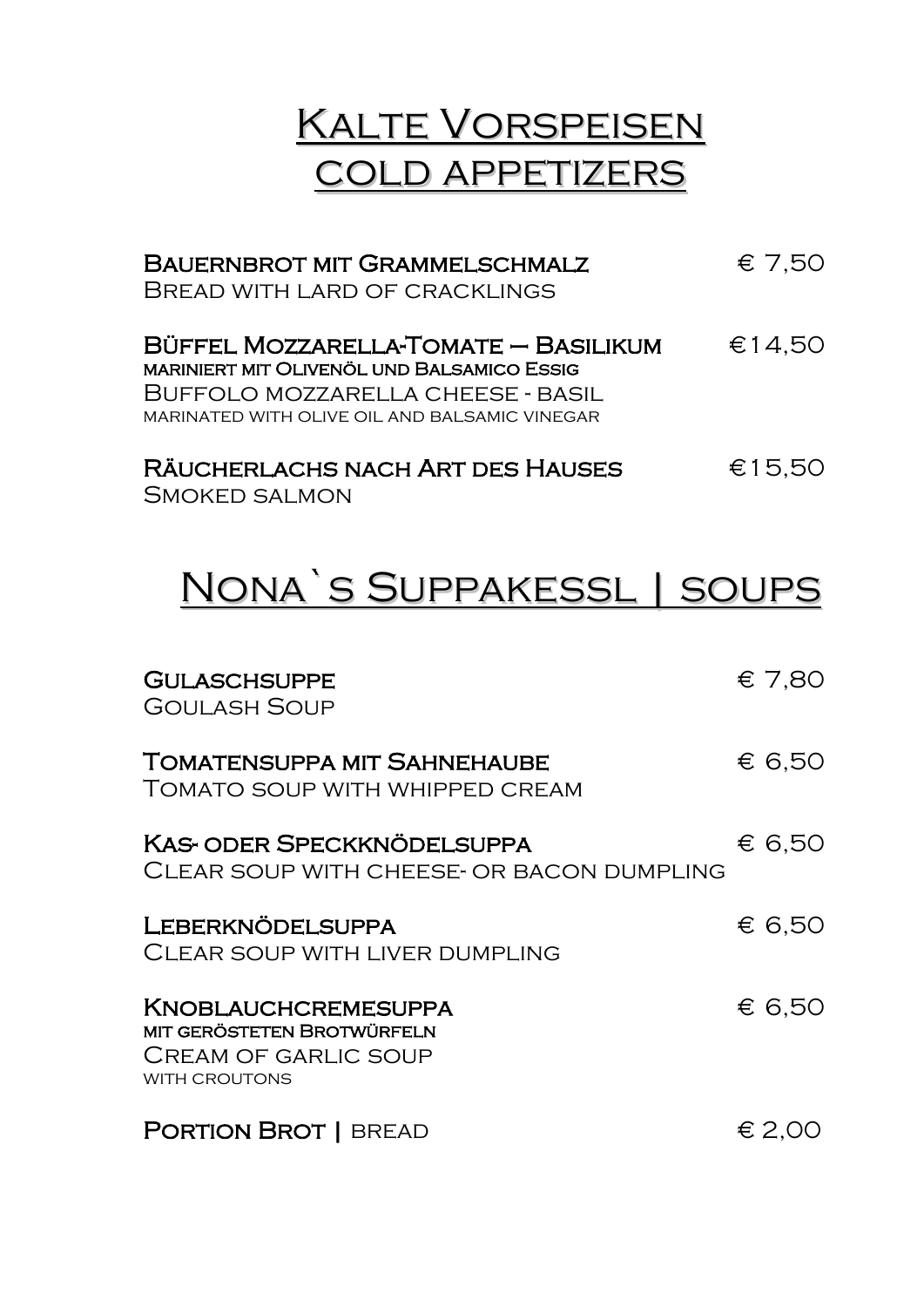# Salate | salads

| <b>KLEINER GEMISCHTER SALAT</b><br>SMALL MIXED SALAD                                                                                   | € 6.50 |
|----------------------------------------------------------------------------------------------------------------------------------------|--------|
| <b>GRÜNER SALAT</b><br>GREEN SALAD                                                                                                     | € 6.50 |
| <b>BUNTER SALATTELLER</b><br>MIT KNUSPRIG GEBRATENEN SPECK- UND ERDÄPFELWÜRFELN<br>MIXED SALAD<br>WITH SLICED FRIED BACON AND POTATOES | €14,50 |
| THUNFISCH AUF GEMISCHTEN BLATTSALATEN<br>TUNA WITH MIXED SALAD                                                                         | €14,50 |
| <b>GEMISCHTE BLATTSALATE</b><br>MIT GEBRATENEN HÜHNERBRUSTSTREIFEN<br>Salad variation<br>WITH STRIPES OF GRILLED CHICKEN BREAST        | €15,90 |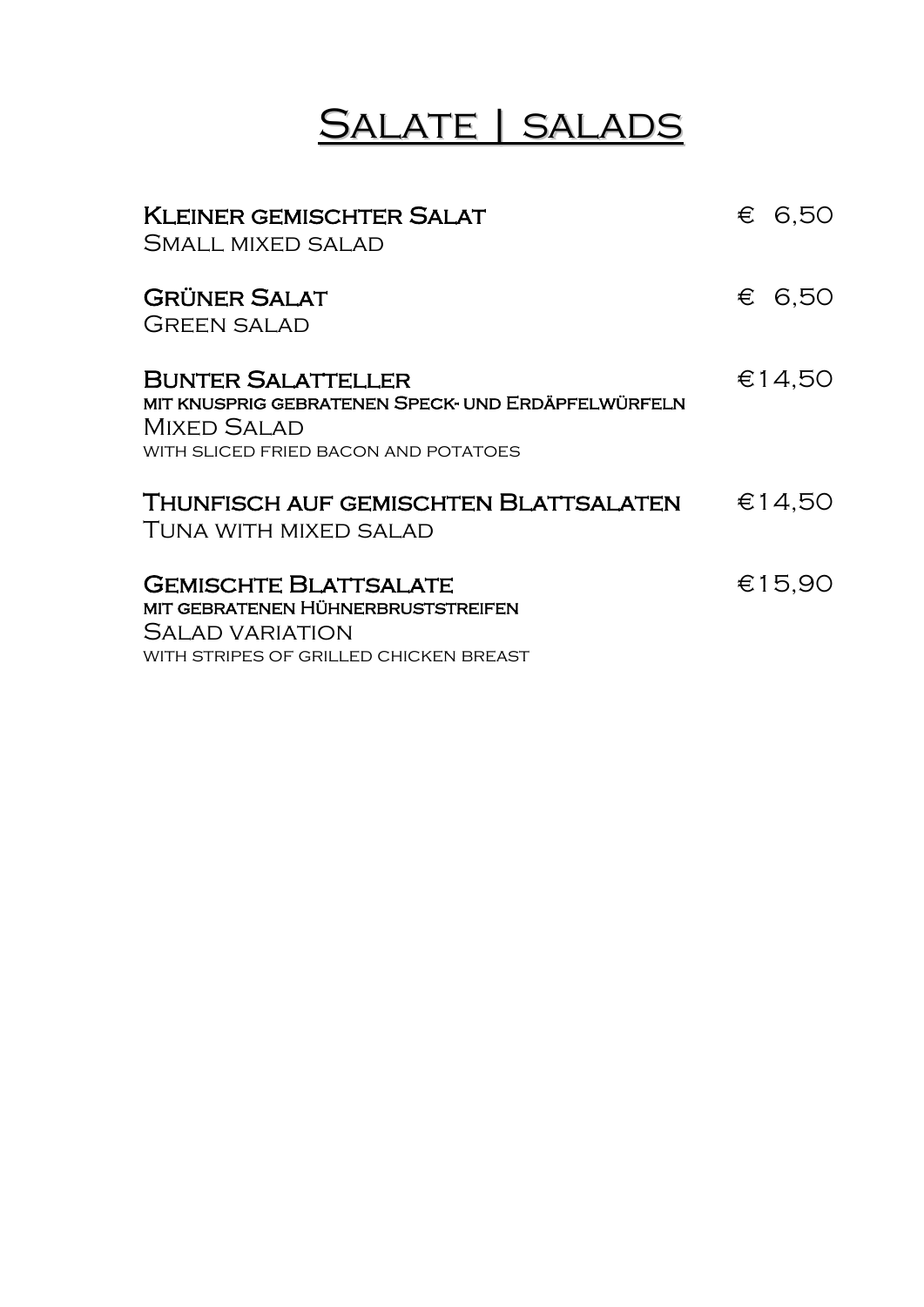## Aus der Baurapfanna traditional tyrolean meals

| TIROLER GRÖSTL<br><b>MIT SPIEGELEI</b>                                     | €16,50 |
|----------------------------------------------------------------------------|--------|
| ROASTED SLICED OF POTATOES WITH SMALL PIECES OF                            |        |
| <b>MEAT</b><br>ONIONS AND FRIED EGG                                        |        |
|                                                                            |        |
| <b>UBERBACKENE KASSPATZLN</b><br><b>MIT RÖSTZWIEBELN</b>                   | €15,50 |
| CHEESE "SPÄTZLE"<br><b>WITH FRIED ONIONS</b>                               |        |
|                                                                            |        |
| <b>BAURA – RÖSTI</b><br>MIT SPECK, KÄSE UND SPIEGELEI                      | €16,50 |
| <b>HASH BROWNS FARMER STYLE</b><br>WITH BACON, ONION, CHEESE AND FRIED EGG |        |
| <b>KAS-RÖSTI</b><br><b>MIT PAZNAUNER KÄSE</b>                              | €16,50 |
| <b>HASH BROWNS</b>                                                         |        |

### Fischgericht | fish meals

with Paznauner cheese and onions

GEGRILLTER ZANDER  $624,50$ auf Gemüsebeet mit Petersilienkartoffeln, Kräuterbutter Grilled Pike-Perch WITH VEGETABLES, PARSLEY POTATOES AND HERB BUTTER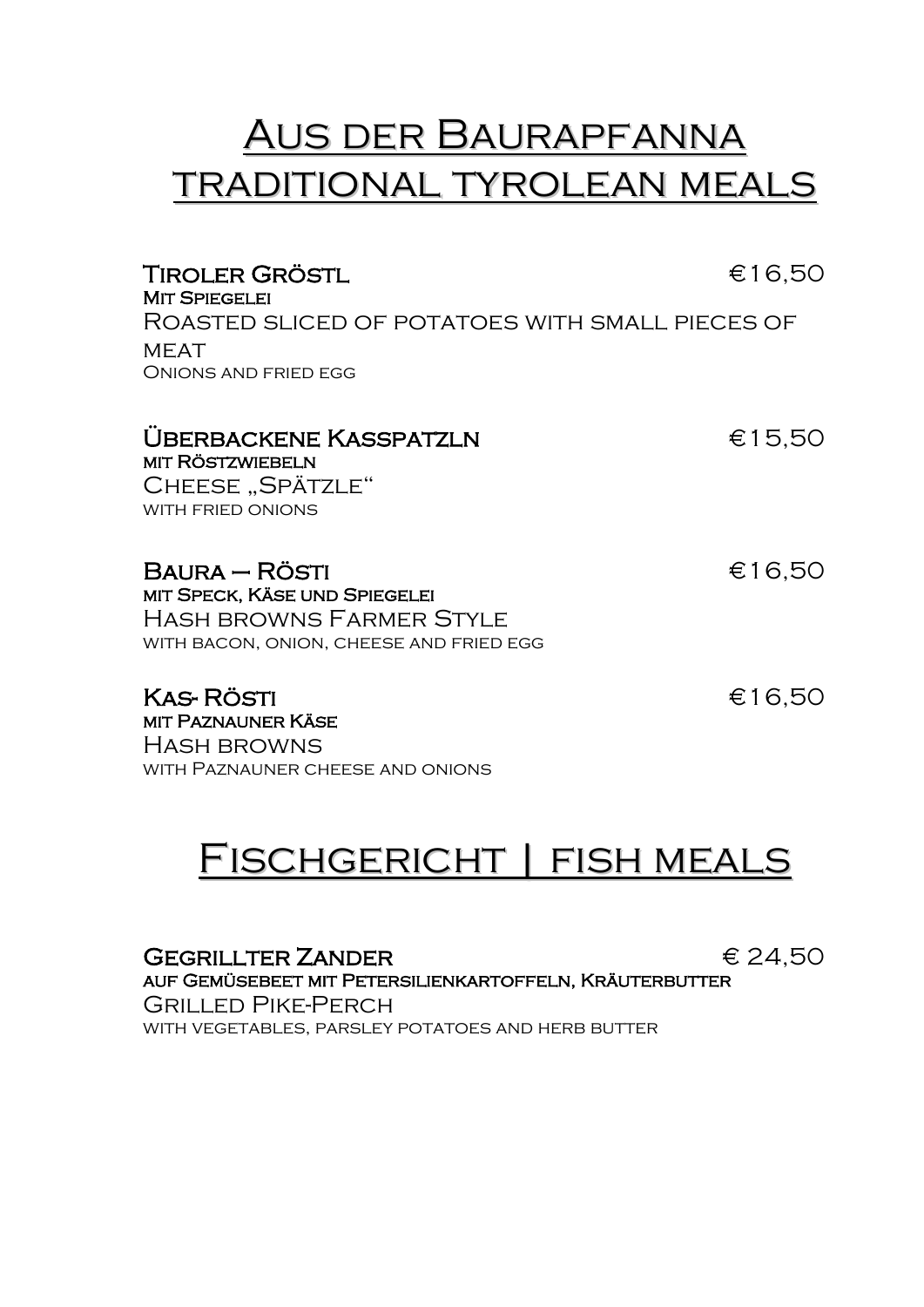## Nudelgerichte | pasta

| <b>SPAGHETTI ALLA BOLOGNESE</b><br><b>MIT FLEISCHSUGO</b><br><b>WITH MEAT SAUCE</b>                                                                                                                                   | €15,50 |
|-----------------------------------------------------------------------------------------------------------------------------------------------------------------------------------------------------------------------|--------|
| <b>SPAGHETTI ALLA CARBONARA</b><br><b>MIT SCHINKENRAHMSAUCE</b><br>WITH CREAMY HAM SAUCE                                                                                                                              | €15,50 |
| PENNE ALL'ARRABIATA (SCHARF!)/(SPICY!)<br><b>MIT TOMATENSAUCE UND PEPERONCINI</b><br>WITH HOT TOMATO SAUCE                                                                                                            | €15,50 |
| <b>GARNELEN MIT KNOBLAUCHSPAGHETTI</b><br><b>UND MEDITERRANEM GEMÜSE</b><br><b>PRAWNS WITH GARLIC SPAGHETTI</b><br>AND MEDITERRANEAN VEGETABLES                                                                       | €21,90 |
| TAGLIATELLE NACH ART DES HAUSES<br>MIT SCHINKEN, CHAMPIGNONS, KNOBLAUCH, PFIFFERLINGEN<br><b>IN RAHMSAUCE</b><br>TAGLIATELLE "SILVRETTA STYLE"<br>WITH CREAMED SAUCE OF HAM, WHITE MUSHROOMS, GARLIC,<br>CHANTERELLES | €17,90 |
| PENNE MIT RINDERFILETSPITZEN (PIKANT!)<br><b>UND RUCOLA IN RAHMSAUCE</b><br>PENNE WITH TENDERLOIN TIPS (SPICY!)<br>AND ARUGULA IN CREAM SAUCE                                                                         | €21,90 |

Gerne servieren wir Ihnen AUCH EINE KLEINE PORTION UM JE  $\epsilon$  1,00 weniger!

We are pleased to serve smaller meals  $FOR \in 1,00$  LESS!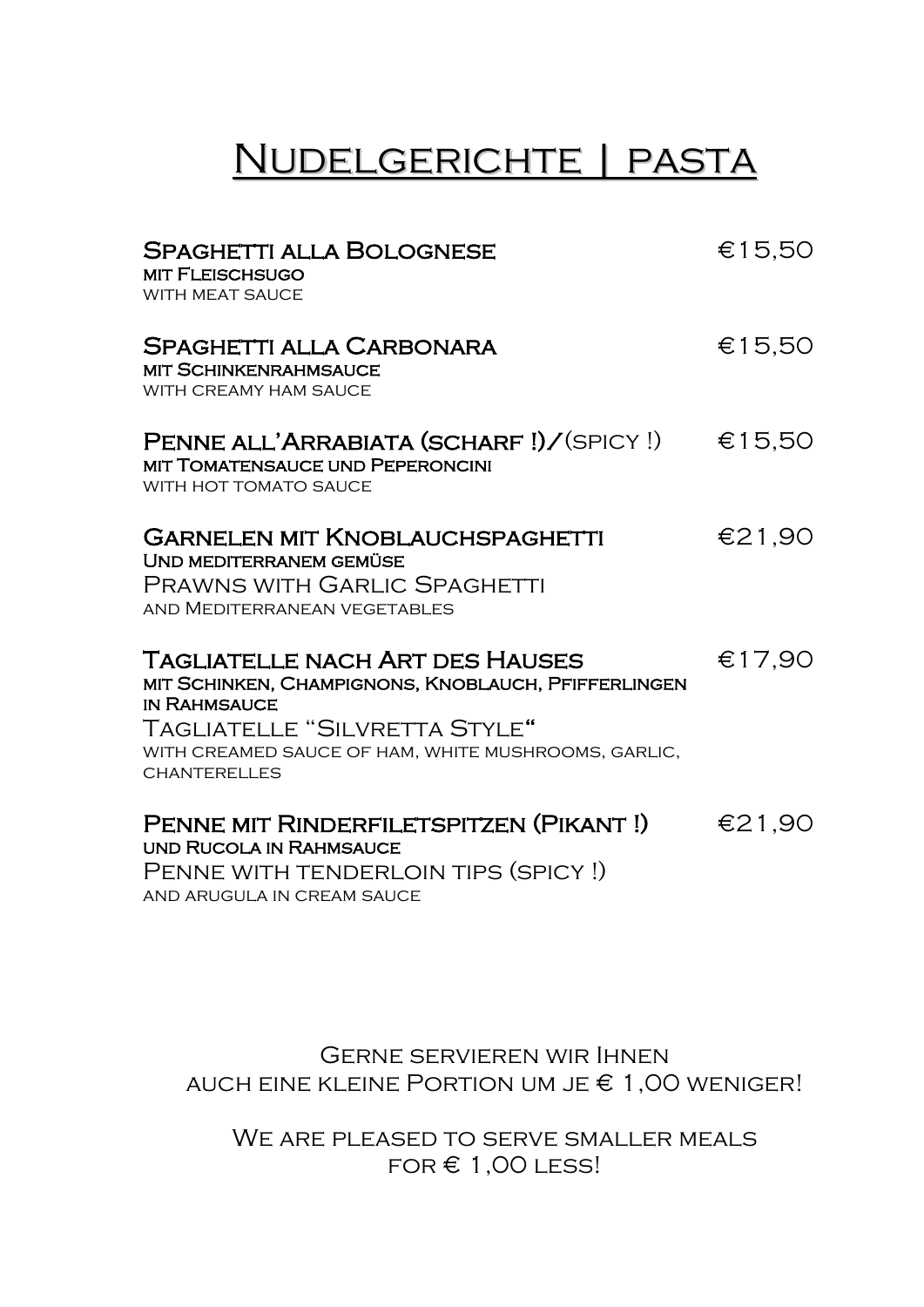# HAUPTSPEISEN AB 17:00 UHR

### MAIN COURSES AVAILABLE FROM 05.00 P.M

| <b>SCHWEINSRIPPLA</b><br>MIT OFENKARTOFFELN UND HAUSGEMACHTEN SAUCEN<br><b>SPARE RIBS</b><br>WITH BAKED POTATOES AND HOMEMADE SAUCES                                          |                         | € 21,50 |
|-------------------------------------------------------------------------------------------------------------------------------------------------------------------------------|-------------------------|---------|
| <b>BAURASTEAK (250 G)</b><br>RINDERFILETSTEAK MIT OFENKARTOFFEL, GEBRATENEM SPECK,<br><b>GRILLTOMATE</b><br><b>FILET OF BEEF STEAK</b>                                        |                         | €36,90  |
| WITH BAKED POTATO, FRIED BACON AND GRILLED TOMATO                                                                                                                             |                         |         |
| <b>HAUSSPIESS</b><br>VON RIND UND SCHWEIN MIT OFENKARTOFFEL, GEMÜSE,<br><b>BARBECUE SAUCE</b><br><b>SKEW OF BEEF AND PORK</b>                                                 |                         | € 28,90 |
| WITH BAKED POTATO, VEGETABLES, BARBECUE SAUCE                                                                                                                                 |                         |         |
| "SILVRETTA PFANDL"<br>MEDAILLONS VOM SCHWEINSFILET IN PILZRAHMSAUCE UND SPÄTZLE<br>"SILVRETTA PAN"<br>MEDALLIONS FROM PORK FILLET WITH CREAMY MUSHROOM SAUCE AND<br>"SPÄTZLE" |                         | € 27,50 |
| <b>PAZNAUNER HIRSCHRAGOUT</b><br>MIT PREISELBEEREN UND KRÄUTERSPÄTZLE<br>RAGOUT OF DEER<br>WITH CRANBERRIES AND HERB "SPÄTZLE"                                                |                         | € 29,90 |
| RUMPSTEAK (250 G)<br>VOM PAZNAUNER RIND MIT OFENKARTOFFEL UND GEMÜSE<br><b>RUMP STEAK</b><br>OF LOCAL BEEF WITH BAKED POTATO AND VEGETABLES                                   |                         | €32,90  |
| <b>KETCHUP   MAYONNAISE</b><br><b>SENF   MUSTARD</b>                                                                                                                          | JE/EACH $\epsilon$ 1,50 |         |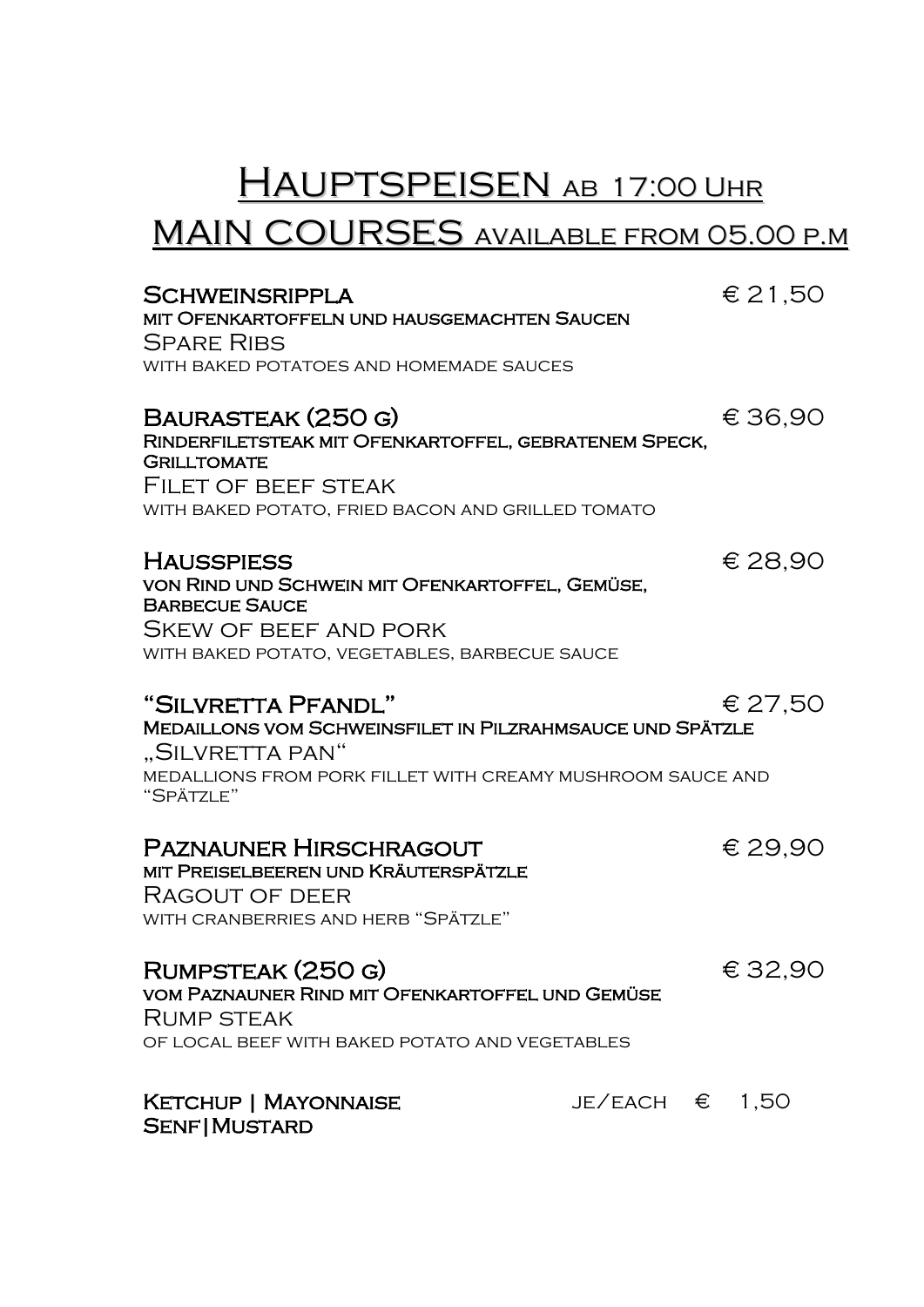## PIZZA

### PIZZA AB 12:00UHR | PIZZA AVAILABLE FROM 12:00P.M.

| <b>ALMKÄSEPIZZA   SPEZIALITÄT DES HAUSES</b><br>SPECIALITY OF OUR HOUSE<br>SAUERRAHM, SPECKWÜRFEL, ZWIEBEL, LAREINER ALMKÄSE<br>SOUR CREAM, BACON, ONION, "LAREINER" ALP CHEESE                  | €14,50 |
|--------------------------------------------------------------------------------------------------------------------------------------------------------------------------------------------------|--------|
| <b>MARGHERITA</b><br>TOMATENSAUCE, MOZZARELLA, OREGANO<br>TOMATO SAUCE, MOZZARELLA, OREGANO                                                                                                      | €11,50 |
| <b>SALAMI</b><br>TOMATENSAUCE, MOZZARELLA, SALAMI, OREGANO<br>TOMATO SAUCE, MOZZARELLA, SALAMI, OREGANO                                                                                          | €13,00 |
| PROSCIUTTO<br>TOMATENSAUCE, MOZZARELLA, SCHINKEN, OREGANO<br>TOMATO SAUCE, MOZZARELLA, HAM, OREGANO                                                                                              | €13,00 |
| <b>RUCOLA</b><br>TOMATENSAUCE, MOZZARELLA, MAIS, CHERRYTOMATEN,<br>RUCOLA, OREGANO<br>TOMATO SAUCE, MOZZARELLA, SWEET CORN, CHERRY TOMATOES,<br>ROCKET, OREGANO                                  | €13,00 |
| <b>FUNGHI</b><br>TOMATENSAUCE, MOZZARELLA, FRISCHE CHAMPIGNONS, OREGANO<br>TOMATO SAUCE, MOZZARELLA, FRESH MUSHROOMS, OREGANO                                                                    | €13,00 |
| <b>PARMA RUCOLA</b><br>TOMATENSAUCE, MOZZARELLA, PARMASCHINKEN, RUCOLA, OREGANO<br>TOMATO SAUCE, MOZZARELLA, ORIGINAL PARMA HAM, ROCKET, OREGANO                                                 | €15,50 |
| DIAVOLA (SCHARF !)/(SPICY !)<br>TOMATENSAUCE, MOZZARELLA, PIKANTE SALAMI, KIRSCHPFEFFERONI,<br><b>KNOBLAUCH, OREGANO</b><br>TOMATO SAUCE, MOZZARELLA, SPICY SALAMI, HOT PEPPERS, GARLIC, OREGANO | €14,00 |
| <b>TONNO</b>                                                                                                                                                                                     | €14,00 |

Tomatensauce, Mozzarella, Thunfisch, Zwiebel, Pfefferoni, Oregano tomato sauce, mozzarella, tuna, onion,pepper, oregano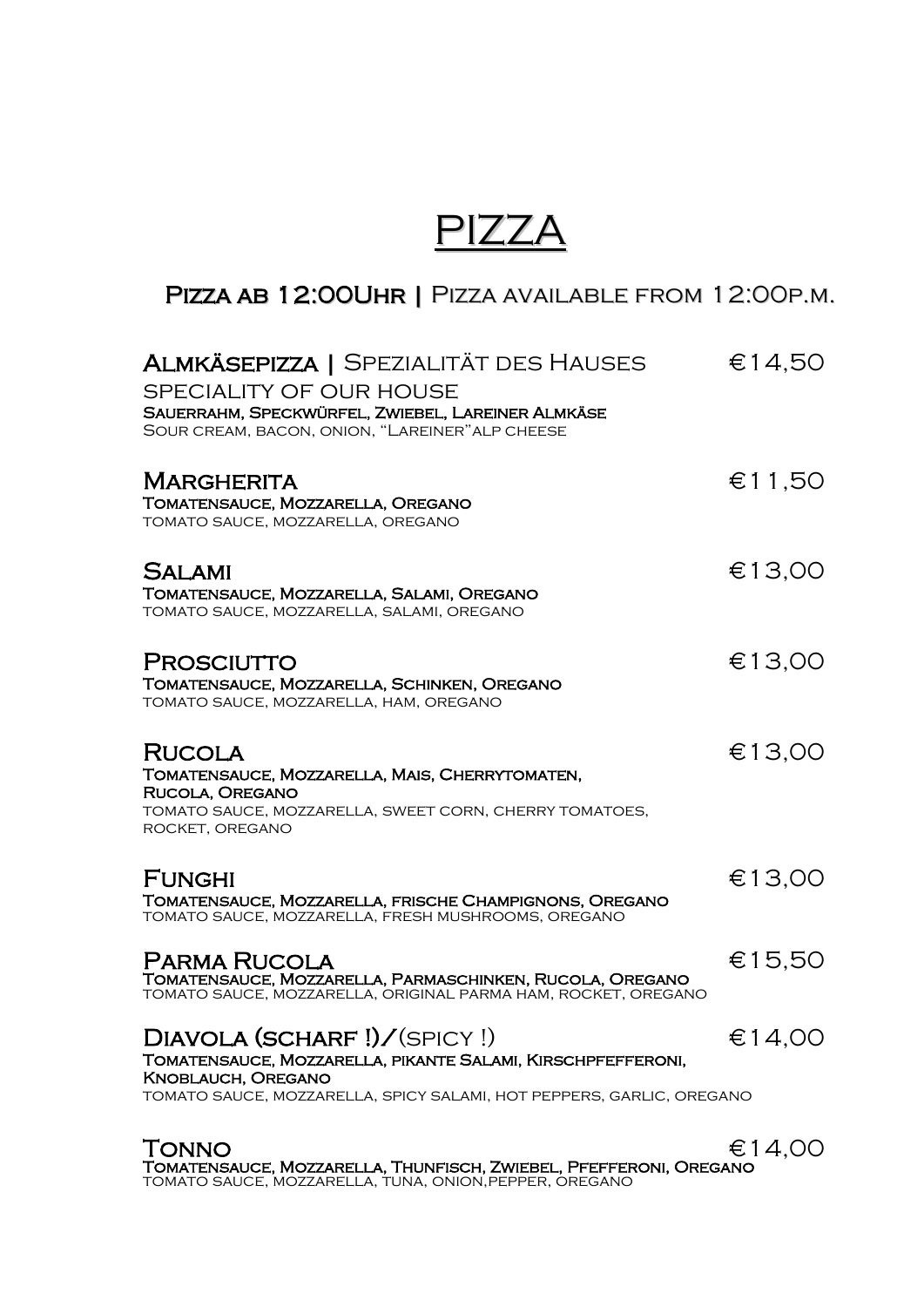tomato sauce, mozzarella, ham, pineapple

#### PROSCIUTTO FUNGHI <del>€13,50</del>

Tomatensauce, Mozzarella, Schinken, frische Champignons, Oregano tomato sauce, mozzarella, ham, fresh white mushrooms ,oregano

#### $CALZONE$  (GEFÜLLT)/(STUFFED PIZZA)  $€14,50$

Tomatensauce, Mozzarella, Schinken, frische Champignons, Artischocken, Oregano

tomato sauce , mozzarella, ham, fresh mushrooms, artichockes, oregano

#### MAMA MIA (SCHARF !)  $\angle$  (SPICY !)  $\epsilon$  15.00 Tomatensauce, Mozzarella, Schinken, pikante Salami, Mais, Zwiebel, Kirschpfefferoni, Oregano

tomato sauce, mozzarella, ham, spicy salami, sweet corn, onions, hot peppers, oregano

#### $\blacksquare$ Quattro Stagioni  $\epsilon$ 14,50

Tomatensauce, Mozzarella, Schinken, Salami, frische Champignons, Artischocken, Oregano

tomato sauce, mozzarella, ham, salami, fresh mushrooms, artichockes, oregano

#### $CAPRICIOSA$   $\epsilon$  14,50

Tomatensauce, Mozzarella, Schinken, Salami, Champignons, Mais, Oregano tomato sauce, mozzarella, ham, salami, mushrooms, sweet corn, oregano

#### $SICILIANA \qquad \qquad \epsilon 14.50$

Tomatensauce, Mozzarella, Sardellen, Thunfisch, Kapern, Zwiebel, Oregano tomato sauce, mozzarella, anchovies, tuna, capers, onions, oregano

### Bärafålla €14,50

Tomatensauce, Mozzarella, Camenbert, Schinken, Preiselbeeren tomato sauce, mozzarella, camenbert, ham, cranberries

#### $\blacksquare$ Quattro Formaggi  $\blacksquare$

#### Tomatensauce, Mozzarella, Gorgonzola, Schafskäse, Camembert, Oliven, Oregano

tomato sauce, mozzarella, blue cheese, feta cheese, camembert, olives, oregano

#### $R$ ustica  $€15,00$ Tomatensauce, Mozzarella, Salami, Speck, Zwiebel, Pfefferoni, Knoblauch, Oregano

tomato sauce, mozzarella, salami, bacon , onion , pepper, garlic, oregano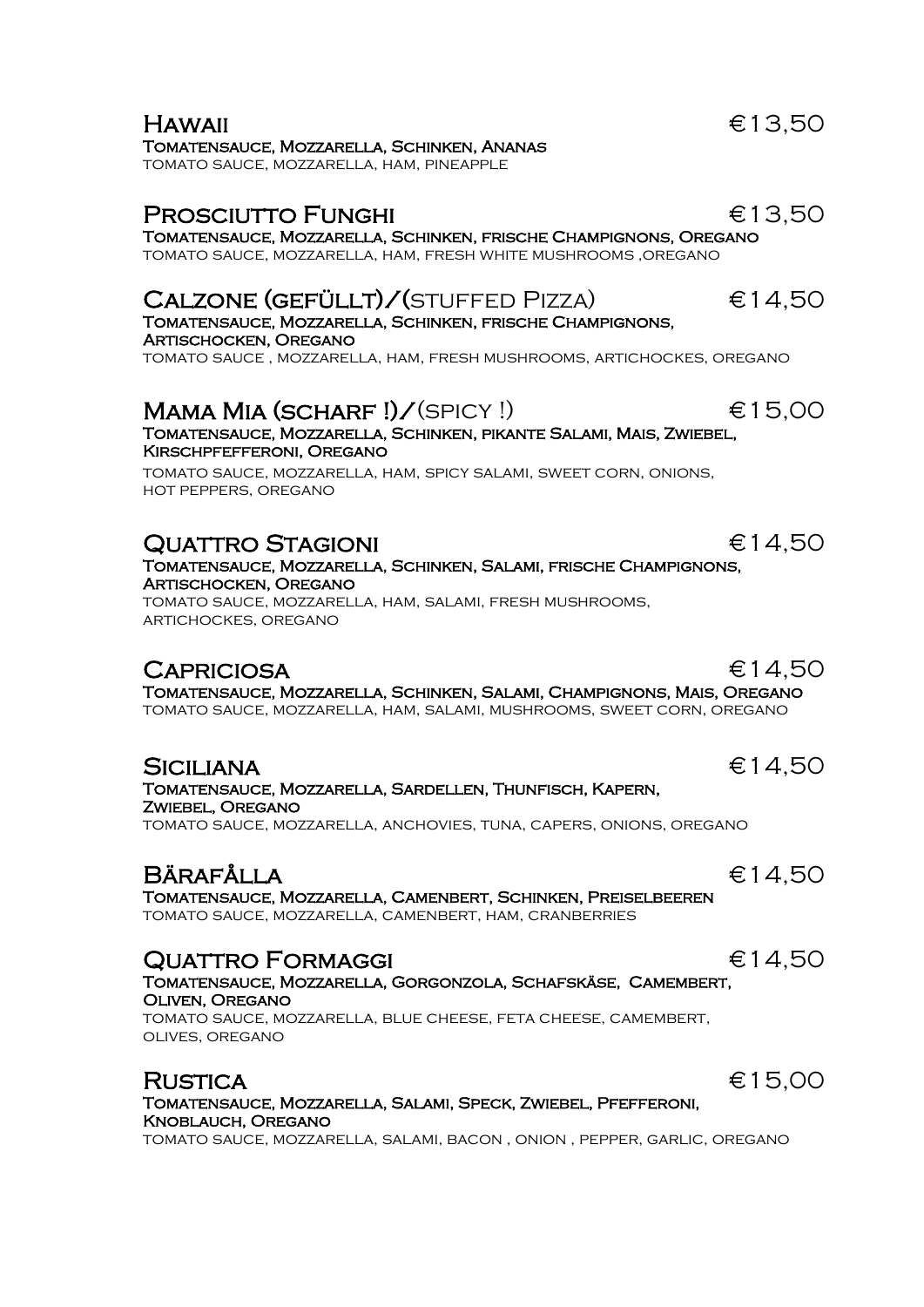| <b>VEGETARIANA</b><br>TOMATENSAUCE, MOZZARELLA, ARTISCHOCKEN, FRISCHE CHAMPIGNONS,<br>PAPRIKA, SPINAT, MAIS, OLIVEN, OREGANO<br>TOMATO SAUCE, MOZZARELLA, ARTICHOCKES, FRESH WHITE MUSHROOMS,<br>PEPPER, SPINACH, SWEET CORN, OLIVES, OREGANO    | €14.50 |
|--------------------------------------------------------------------------------------------------------------------------------------------------------------------------------------------------------------------------------------------------|--------|
| PIZZA KEBAB (SCHARF!)   (SPICY!)<br>TOMATENSAUCE, MOZZARELLA, PUTENFLEISCH, ZWIEBEL, RUCOLA,<br>CHERRYTOMATEN, KNOBLAUCHSAUCE, OREGANO<br>TOMATO SAUCE, MOZZARELLA, TURKEY MEAT, ONION, ROCKET, CHERRY TOMATOES,<br><b>GARLIC SAUCE, OREGANO</b> | €15,50 |
| <b>PIZZASTANGERL MIT KNOBLAUCH</b><br>PIZZA STICKS WITH GARLIC                                                                                                                                                                                   | € 8,00 |
| PIZZABROT MIT MOZZARELLA UND KNOBLAUCH<br>Pizza bread with mozzarella and garlic                                                                                                                                                                 | €11,00 |
| <b>PRO EXTRA ZUTAT -</b><br>WIE Z.B. SALAMI, SCHINKEN, PAPRIKA<br>$PER$ EXTRA INGREDIENTS $-$                                                                                                                                                    | € 1,50 |

for example salami, sweet corn, ham …

#### Gerne servieren wir Ihnen auch kleine Pizzen um je € 1,00 weniger!

#### With pleasure we also serve small pizzas  $FOR \in 1,00$  LESS!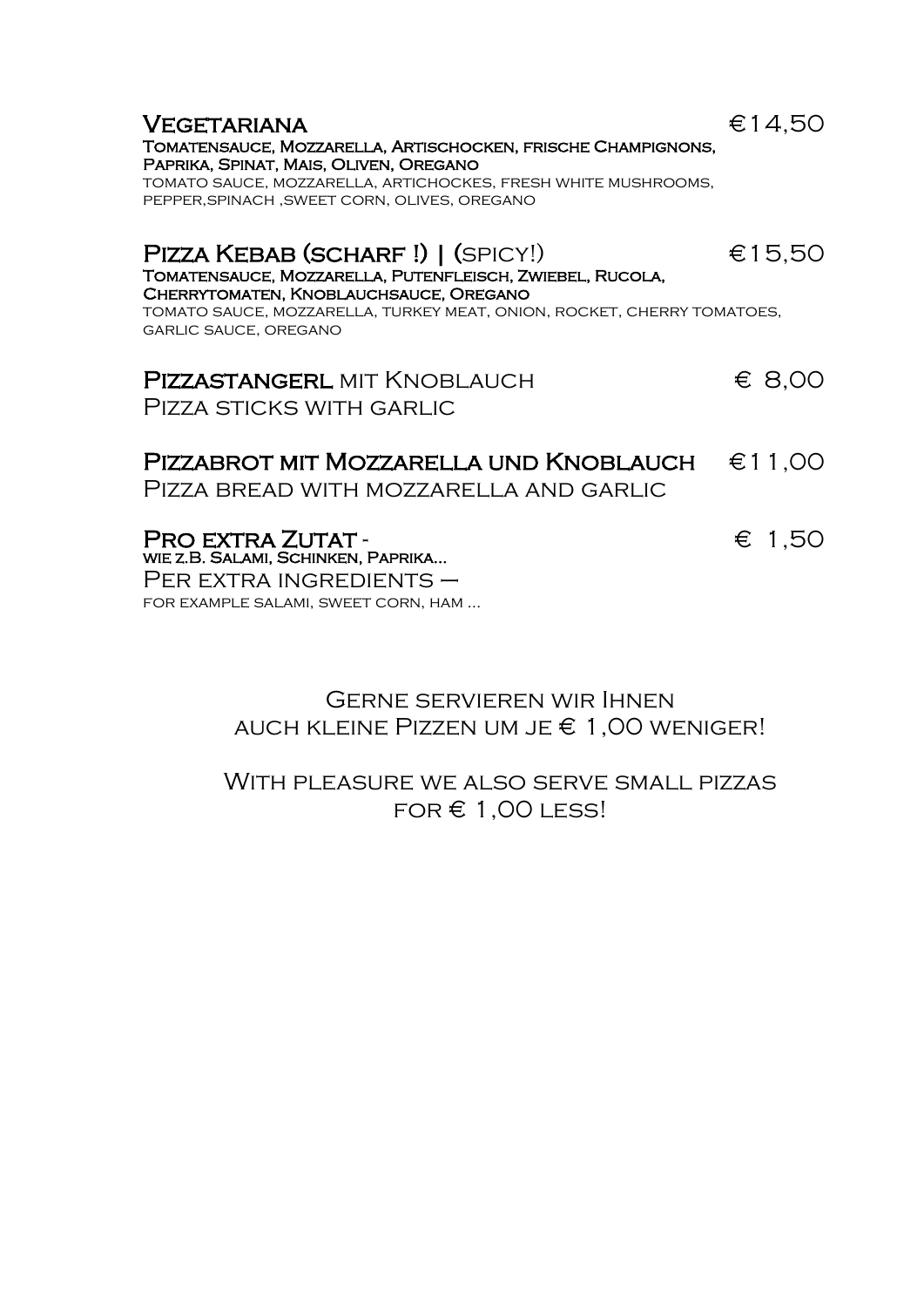# Eppas Süasses | Dessert

| <b>TOPFEN- ODER APFELSTRUDEL</b><br>$C$ URD $-$ OR APPLESTRUDEL | € 5.50          |
|-----------------------------------------------------------------|-----------------|
| <b>MIT VANILLESAUCE</b><br><b>WITH VANILLA SAUCE</b>            | \$7,00          |
| <b>MIT SCHLAGOBERS</b><br>WITH WHIPPED CREAM                    | \$7,00          |
| <b>MIT EINER KUGEL VANILLEEIS</b><br>WITH VANILLA ICE-CREAM     | \$7,00          |
| <b>MOHR IM HEMD</b><br>HOT CHOCOLATE CAKE                       | $\epsilon$ 9.90 |